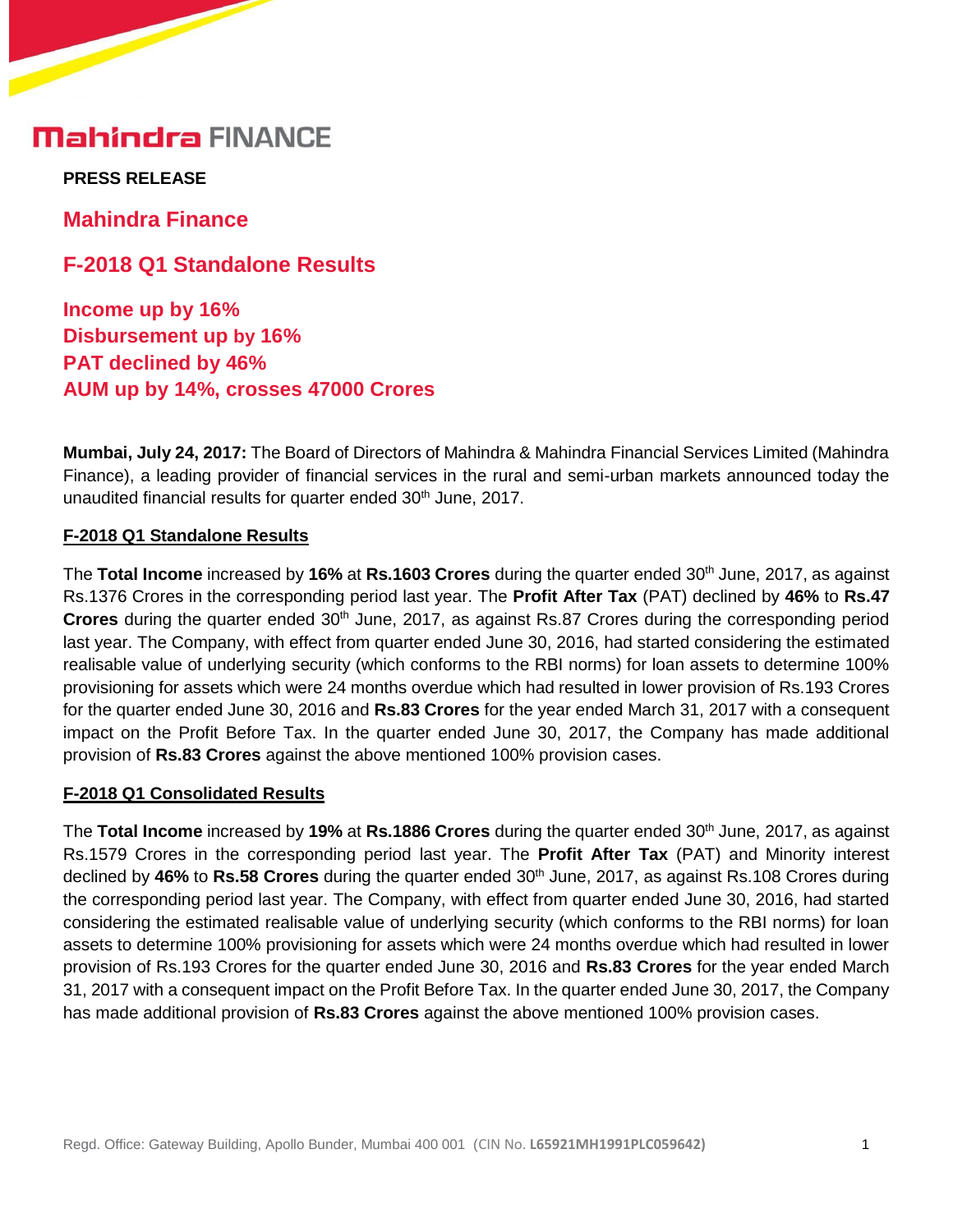# **Mahindra FINANCE**

#### **Operations**

During this quarter, the Company's customer base has crossed 4.8 million customers. The Company currently has a network of 1,183 offices and the Total Assets Under Management (AUM) of **Rs.47576 Crores** as on 30<sup>th</sup> June, 2017, as against Rs.41662 Crores as on 30<sup>th</sup> June, 2016, a growth of 14%.

**The Total value of** assets financed for the quarter ended 30<sup>th</sup> June 2017 was **Rs.7640 Crores** as against Rs.6564 Crores during the same period previous year, registering a growth of **16%**.

In view of improved sentiments at the rural markets, the Company has had higher collection efficiency, lower repossessions and lower growth of Non-Performing Assets (NPAs) compared to same period previous year.

The Company has complied with the prudential guidelines issued by the Reserve Bank of India in respect of Income Recognition and Provision for NPAs and has also been making accelerated provision on a prudential basis. The cumulative provision over the prescribed RBI norms is at **Rs.828 Crores**.

### **SUBSIDIARIES**

#### **Mahindra Insurance Brokers Limited (MIBL)**

During the quarter ended 30<sup>th</sup> June 2017, MIBL registered **income** at **Rs.50.5 Crores** as against Rs.36.5 crores, registering a growth of **38%** over the same period previous year. The **Profit After Tax (PAT)** registered was **Rs.13.2 Crores** as against Rs.10.0 Crores, registering a growth of **32%** over the same period previous year.

### **Mahindra Rural Housing Finance Limited (MRHFL)**

During the quarter ended 30th June 2017, MRHFL **disbursed Rs.597.8 Crores** as against Rs. 405.0 Crores during the same period previous year, registering a growth of **48%** over the same period previous year. MRHFL registered **income at Rs. 198.5 Crores** as against Rs. 143.7 Crores, a growth of **38%** over the same period previous year. The **Profit After Tax (PAT)** was **Rs. 2.9 Crores** as against Rs. 8.1 Crores, registering a degrowth of **64%** over the same period previous year.

#### **Mahindra Asset Management Company Private Limited (MAMCPL)**

The average Assets under Management of MAMCPL for the month of June 2017 were Rs.2196 crores across five schemes. The equity assets of MAMCPL crossed Rs.500 Crores in this quarter. Further, the number of accounts with the MAMCPL crossed 50,000 too. During the quarter ended June 30, 2017, MAMCPL **earned fees** of **Rs.2.8 Crores** as compared to Rs.2.1 Crores in the previous quarter ended March 31, 2017. MAMCPL launched one new equity scheme during this quarter viz. Mahindra Mutual Fund Badhat Yojana. MAMCPL incurred a loss of Rs.11.26 Crores during the June 2017 quarter compared to a loss of Rs.8.28 Crores in the quarter ended March 2017.